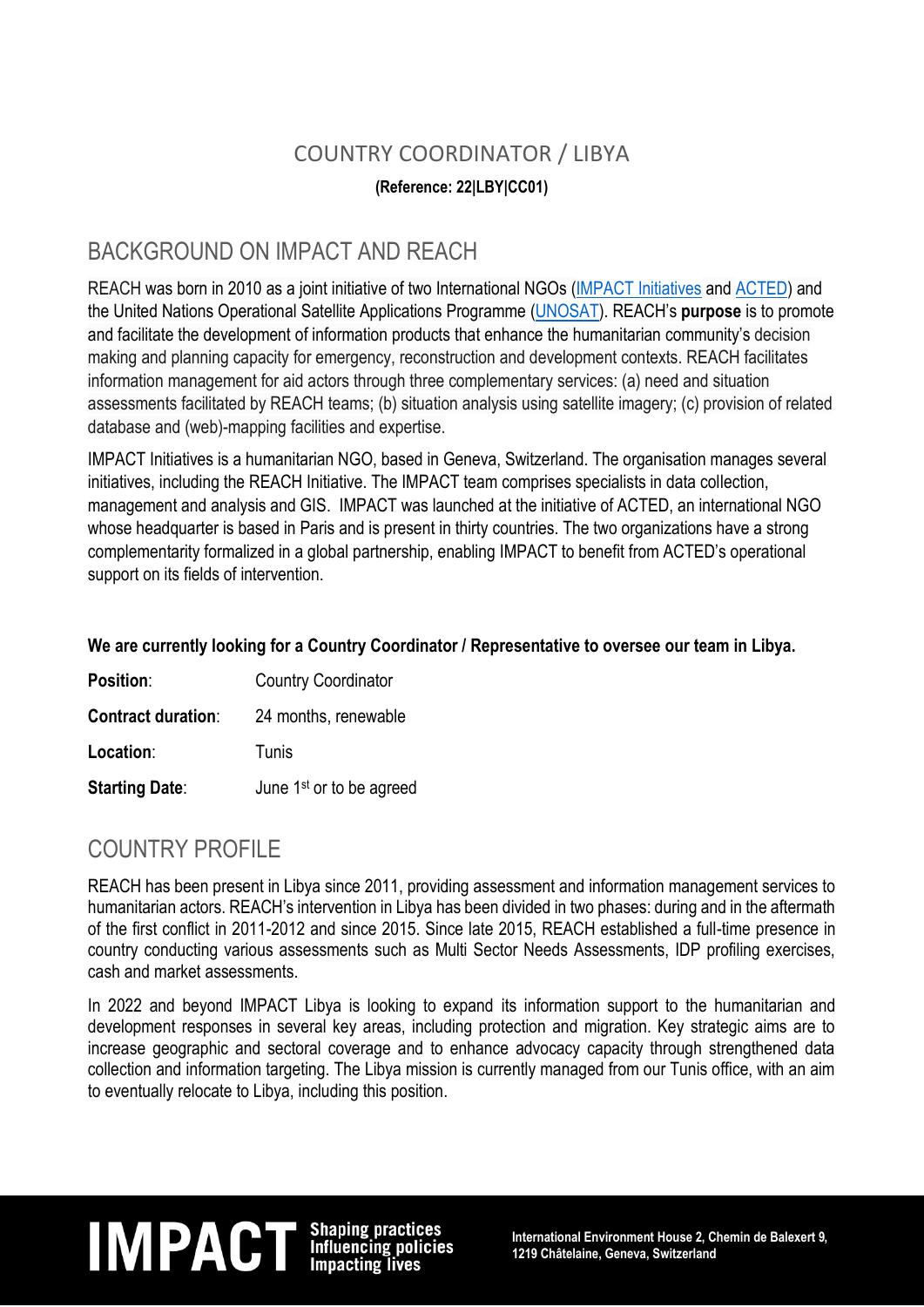## FUNCTIONS

Under the management of IMPACT's Executive Director in Geneva, the Country Representative/Coordinator is responsible for representing IMPACT and managing and developing IMPACT's programs in [country and/or, if relevant, region]. He/she leads the IMPACT team to achieve program excellence and ensure the highest level of impact and accountability, while ensuring compliance to IMPACT guidelines, policies and standards across the mission. The CC/CR is in regular contact with HQ, ensuring that organizational risks are promptly and clearly communicated to the ED, the Director of Country Programs and Operations, and other relevant HQ Senior Management. She/he will promote organizational vision and core values across the mission and will actively link with HQ to contribute to the implementation of IMPACT's global strategies.

In his/her mission, the Country Representative/Coordinator will be hosted by ACTED and will fall under the direct responsibility and management of ACTED's Country Director and his/her delegates for all Administrative, Security, Logistics and Finance issues. S/he will therefore fully abide by ACTED's Security, HR, Administration and Logistics rules and regulations, and, in coordination with ACTED, will ensure that all IMPACT staff abide by them.

### RESPONSIBILITIES

The Country Coordinator responsibilities include the following:

#### STRATEGY DEVELOPMENT & IMPLEMENTATION

1. Context analysis: Ensure IMPACT has an up-to-date understanding of:

• The country's socio-economic situation, the impact of a crisis and the aid/humanitarian situation;

• The aid/humanitarian planning, coordination and response mechanisms, as well as key aid/humanitarian stakeholders.

2. Develop and oversee the implementation of a Country Strategy for the mission, and take a lead role in identifying strategic opportunities for strengthening IMPACT's work in the country; in particular:

- Consolidate and strengthen ongoing programming and operations;
- Ensure IMPACT activities are relevant and have a measurable impact on the aid/humanitarian response;
- Identify new areas in which IMPACT can add value to the aid/humanitarian response;
- Follow up on opportunities for IMPACT's program development and strengthening of interventions;
- Identify funding opportunities to consolidate, strengthen and/or expand country programs;
- Formalize a country strategy in alignment with global/regional strategies, priorities and programs.

3. Ensure each Unit within the mission develops and pursues a Unit Strategy that is aligned with the Country Strategy objectives

#### FUNDRAISING

• In close coordination with IMPACT HQ, approach donors to identify funding to support IMPACT's programs (including, as relevant, REACH, PANDA and, with ACTED, AGORA) in country;

• Oversee project proposal conceptualization (problem statement, logframe) within the framework of the country, regional and global strategy, review with ACTED and/or other relevant country partners as relevant, and submit proposal to HQ Grant Management Unit for validation;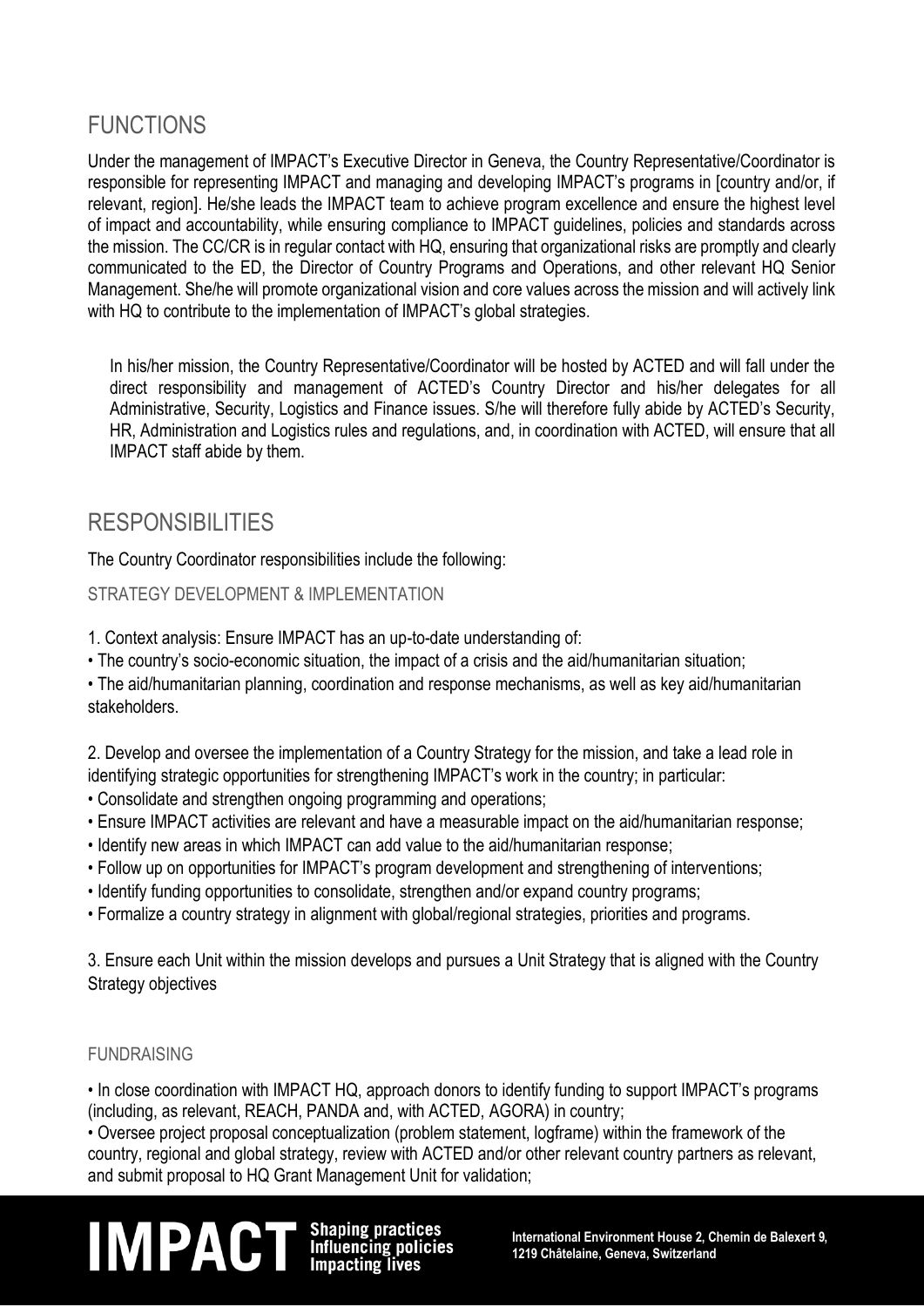• Oversee budget design, in close consultation with ACTED (as relevant), and submit to IMPACT HQ finance for validation;

• Ensure application of IMPACT guidelines on proposal, budget and contract design;

• Advise Grant Department on specific donor approach/regulations;

• Negotiate proposal and/or contracts with donors, in close coordination with IMPACT HQ and in consultation with ACTED Country Director (when joint proposal/contract).

#### PROGRAMME PLANNING AND IMPLEMENTATION

• Ensure that all IMPACT programs contribute to supporting better aid planning and are aligned with IMPACT global and country strategies;

• Ensure that all programs are planned in line with relevant project objectives and with IMPACT's research cycle and other relevant guidelines;

• Supervise all stages of program implementation, receiving regular updates from team members providing inputs when required, and conducting field visits to program sites for monitoring, quality control and program staff mentoring and coaching;

• Ensure that all programs are conducted in coordination with and, when relevant, undergo the validation by IMPACT HQ; For all research, review TORs, data and draft deliverables, supporting assessment, data and GIS teams to ensure they meet expected standards before being sent to IMPACT HQ for validation; Ensure the quality and accuracy of technical information provided as well as the confidentiality and protection of collected information;

• Maintain regular link with ACTED (as relevant) to facilitate the provision of logistic, administrative and security support to facilitate program implementation, as well as ensuring that IMPACT teams comply to ACTED's security and other relevant FLAT regulations during program implementation;

• Ensure the required level of coordination with partners in program planning and implementation;

• Ensure that synergies are established and implemented between various IMPACT program units in country, and link with other IMPACT countries when relevant;

• Keep track of progress and delays of all program implementation. Ensure that delays or identified problems for specific programs are reported to HQ in writing and orally in a timely manner.

#### KNOWLEDGE SHARING AND LEARNING PROCESS

• Ensure the development and application of a M&E system/plan for each program, in line with IMPACT's M&E guidelines;

• Ensure learning and knowledge is shared across Units

• Lead on internal and external program evaluations as necessary and ensure the execution of baseline, periodic, and final evaluations as necessary;

• Ensure learning by the country program from relevant best practice internally and externally both nationally and globally and make learning available for other programs; organize a program review workshop and document lessons learnt at the end of each program.

#### PROJECT CYCLE MANAGEMENT

1.Grant and Project Management

• Ensure timely organization of project kick-off, review/update and end of project meetings;

• Monitor output achievement, cash burn rates and ensure a time completion of projects through review of BFUs, Project factsheet, and project reports;

• Ensure that contractual obligations are met in terms of deliverables as well as narrative and financial reporting requirements, in close coordination with HQ Grants Management and (as relevant) with ACTED PD

# **IM PACT** Shaping practices<br>Influencing policies international Environment House 2, Chemin de Balexert 9,<br>Impacting lives 1219 Châtelaine, Geneva, Switzerland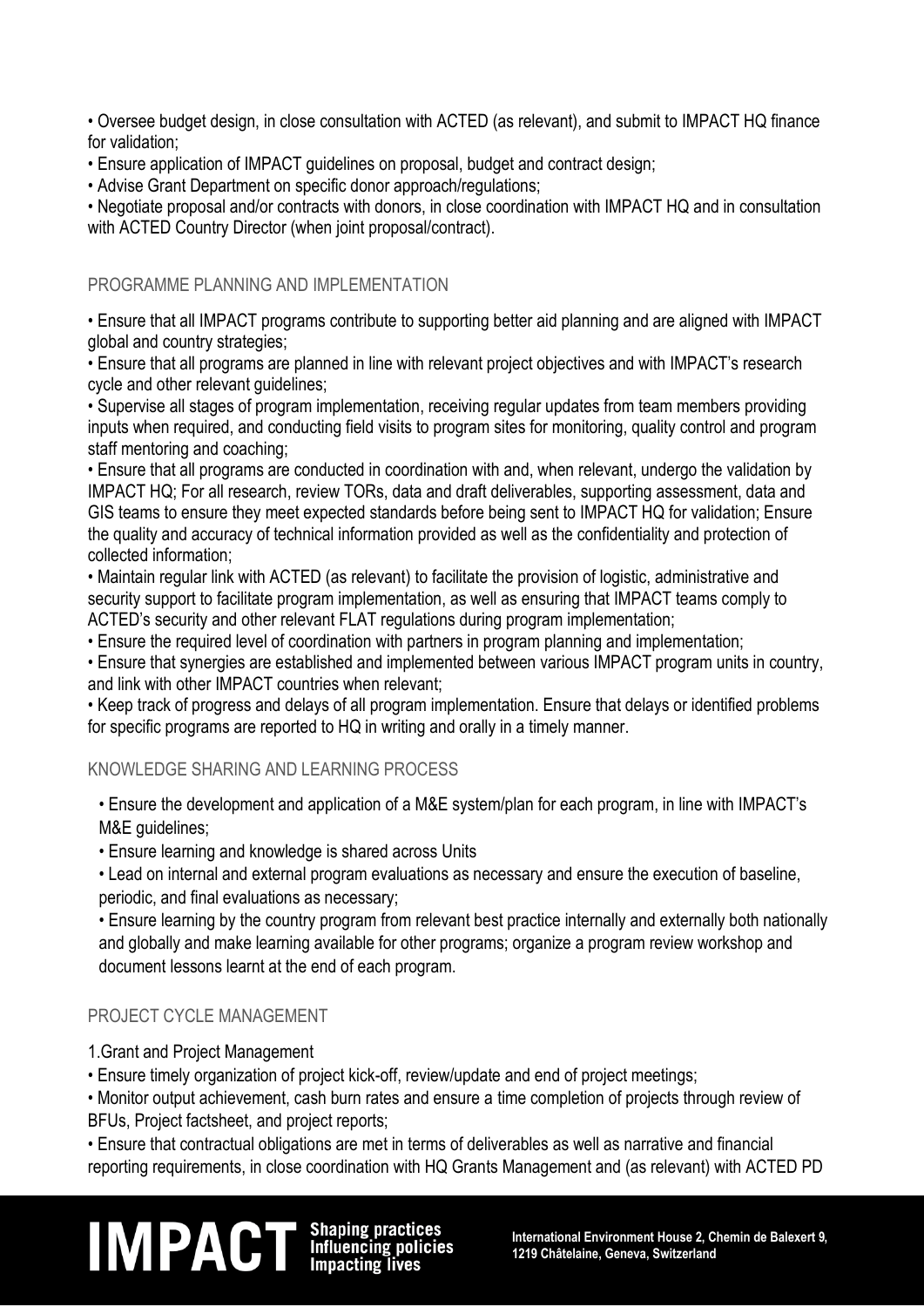and finance departments;

• Ensure contractual monitoring and evaluation indicators are identified and tracked in a timely manner;

• Provide ad-hoc support to project implementation through trouble shooting and eliminating blocking points;

• Ensure adequate contribution to project and proposal follow up tools through the timely submission of monthly updated Reporting Follow Up (RFU) tool.

2. Finance Management

• Anticipate financial risks and gaps in funding;

• Control project budgets to avoid under/over spending, in link with IMPACT HQ finance and (as relevant) ACTED finance;

• Ensure accurate and timely financial reporting, in link with IMPACT HQ finance and (as relevant) ACTED finance;

• Ensure accurate budget expenditure tracking and forecasting, in link with and IMPACT HQ Finance (as relevant) with ACTED finance;

• Ensure timely and accurate finance reporting to HQ finance, including monthly submission to HQ of updated Budget Follow Up tables (BFUs) for all projects, and staff allocation tables.

#### 3. Assets and IT Management

- Ensure proper asset management;
- Ensure proper IT systems, data back-up and protection from malware;
- Ensure sufficient and reliable means of communication;
- Regularly link with and report to IMPACT HQ hub and (as relevant) ACTED logistics and IT departments;

• Ensure implementation and maintenance of country server for secure storage and sharing of internal documentation;

• Ensure and regularly monitor use of server by all team members as per IMPACT guidelines.

4. External Audit Follow-up

• Support the preparation of external audits in close collaboration with HQ Finance.

### TEAM MANAGEMENT AND LEADERSHIP

1 Leadership

• Provides leadership across the mission, as well as within the country Senior Management Team;

• Transmit IMPACT's values and vision and their declination at country level, and supports managers and all staff to do the same.

2 Staff Management

• Ensure that IMPACT staff, as well as national staff working in IMPACT programs (including REACH, PANDA and relevant parts of AGORA) understand and are able to perform their roles and responsibilities related to country operations and links with HQ;

• Ensure that all staff have clear and regularly updated TORs, workplans and Key performance Indicators against which their performance will be appraised:

• Promote team building, productivity and staff welfare;

• Mentor and support the team to build capacities, and improve efficiency and performance, and follow career management of international and national staff working in IMPACT programs;

• Promote the growth and development of staff within the organisation, actively linking with HQ to provide feedback and support retention and internal mobility. This includes the identification and capacity building of staff with potential for growth into senior management positions;

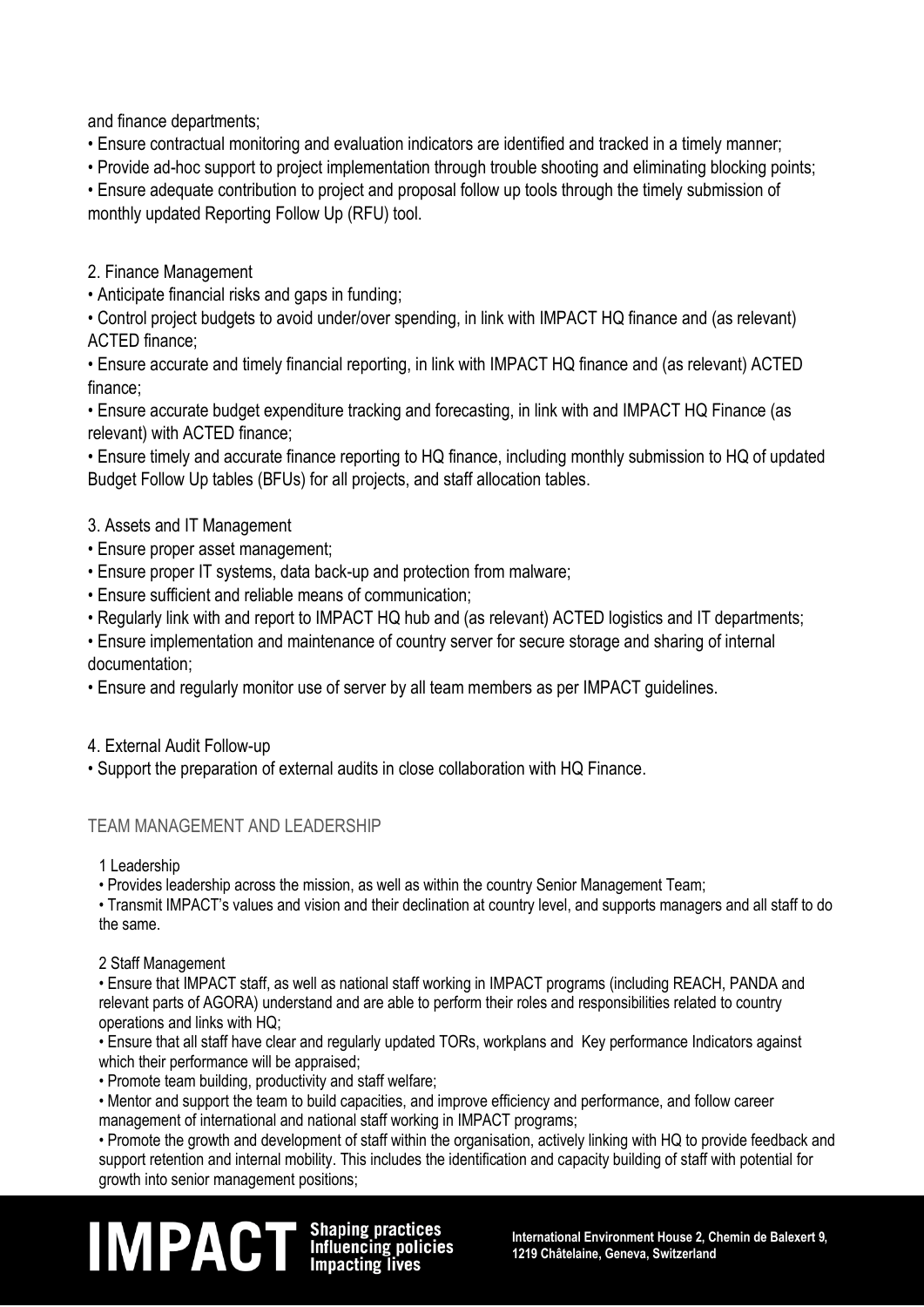• Management of interpersonal conflicts (internal and external);

• Ensure regular update with HQ HR about staff potential, career management, training opportunities, contractual issues, difficulties faced with or expressed by field-based staff;

• Ensure communication and linkage with HQ is made immediately in case of HR problem;

• Ensure in country staff receives an appropriate introduction and training upon arrival/hiring;

• Ensure that in country staff receives regular training on IMPACT's code of conduct and policies.

#### 3. Unit Model

• Ensure organizational Units are established within overall Mission, in close collaboration with HQ

• Ensure all staff within a given a Unit is provided clarity on their roles and responsibilities

. 4 Administration and HR management

• Ensure transparent and timely recruitment of national staff working in IMPACT programs (in coordination with ACTED where relevant) and contribute to international staff recruitment upon HQ identification;

• In coordination with IMPACT HQ and (for national staff, when relevant) ACTED country HR, proactively adapt the staffing structure to needs and funding;

• Develop and update country organogram and staff recruitment plan, using templates provided by HQ, in line with the needs of country strategy and existing budgetary and programme requirements;

• Ensure regular performance appraisal and career management;

• Ensure timely and accurate HR reporting to IMPACT HQ;

• Links with HQ HR to provide regular update on IMPACT international staff, as well as senior national staff working in IMPACT programs;

• Ensure timely attendance sheets, leave plans, as well as exit forms for departing staff.

#### INTERNAL COORDINATION AND COMMUNICATION

1. Internal communication

• Facilitate internal communication within the team and information sharing for a positive working environment;

• Ensure implementation of regular internal team meetings, as per IMPACT internal communication guidelines;

• Ensure regular reporting to IMPACT HQ through the Monthly Coordination Report, as well as direct reporting to HQ grants management, finance, HR and program departments;

• Ensure that any risk to IMPACT programming, projects or staff is as soon as possible communicated to and understood by IMPACT director of country programmes and relevant HQ head of departments, including, when relevant, the executive director.

2. Coordination with ACTED – valid in all countries where IMPACT teams are hosted by ACTED

• Regularly coordinate with ACTED's Country Director through weekly meetings and the submission of monthly updates;

• Ensure regular coordination with ACTED's Project Development, Finance and other FLAT departments at all stages of project development and implementation, including consultations for donor discussions, participation in project kick off and lessons learnt meetings, joint drafting of monthly internal updates (BFU, RFUs, allocation tables, etc), and drafting of donor reports or amendment requests;

• Ensure compliance of all IMPACT staff to ACTED FLAT and security procedures. Facilitate coordination between IMPACT programs and ACTED Area Coordinators where relevant;

• Ensure that all IMPACT staff, as well as staff working under IMPACT supervision (in

REACH/AGORA/PANDA projects), is aware and fully abide by ACTED's regulations in terms of administration, logistics and security;

• Ensures that IMPACT movements are coordinated with and validated by ACTED's Security department, in the frequency and modality requested by the latter;

• Regularly links with ACTED administration and finance to plan movement, travel and in relation to IMPACT

# **IM PACT** Shaping practices<br>Influencing policies international Environment House 2, Chemin de Balexert 9,<br>Impacting lives 1219 Châtelaine, Geneva, Switzerland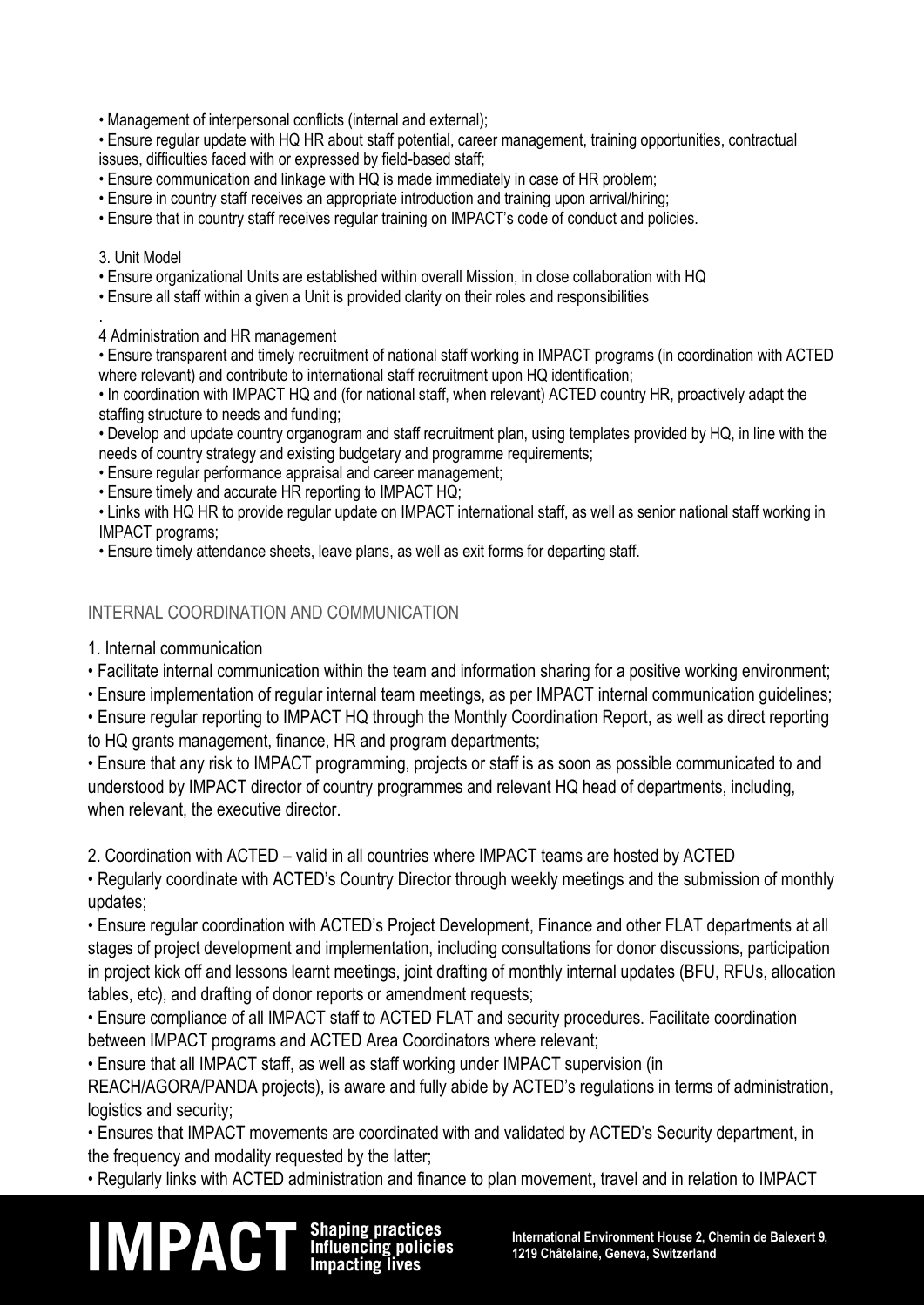staff, as well as staff working under IMPACT supervision, leave and welfare;

• Immediately inform and coordinates with IMPACT HQ HR and ACTED CD should any IMPACT staff, as well as staff working under IMPACT supervision, not respect ACTED regulations, especially in terms of security.

#### EXTERNAL ENGAGEMENT

• Establish, maintain and improve active and regular working relationships with coordination platforms (clusters, sectors, working groups, NGO forum, HCT, etc), UN agencies, donors, NGOs, consortia, academia, etc;

• Promote a regular and pro-active contribution of IMPACT and its programs in key aid decision-making forums (including HCT, donor coordination meetings, inter/cluster meetings, etc) and for key decision making milestones (HNO/HRP, donor financial years, etc);

• Ensure that IMPACT and its programs are well understood by key aid stakeholders and that potential partnership options have been explored when relevant;

• Ensure IMPACT participation in key coordination fora, and maintain a collegiate, consistent and shared approach to external relations by IMPACT staff at country and sub-country levels;

• Identify potential opportunities and develop donor relationships, as relevant;

• Capitalize and strengthen relationships with key IMPACT global partners at country level; ensure any issues that may impact on global partnerships are communicated to and understood by IMPACT directors

• Maintain positive perception of IMPACT by external partners, donors and coordination platforms.

### DISSEMINATION OF PRODUCTS AND EXTERNAL COMMUNICATION

• In close coordination with HQ, lead the dissemination of research/program products/outputs, including through in country presentations, website articles, journal articles, IMPACT social media contents, targeted emails, meetings, etc, in line with IMPACT Dissemination and External Communication guidelines;

• Support IMPACT HQ in global-level dissemination related to the country mission, including through provision of updated information for website and social media, organization/attendance to HQ level events, briefings and panel discussions;

• Centralise all media contacts at country level; ensure that all media exchange is subject to prior written validation by the HQ Director of Advocacy.

### ACCOUNTABILITY TO COMMUNITIES AND BENEFICIARIES

The staff member is responsible for ensuring that all relations with the communities we work are conducted in a respectful and consultative manner. Due attention must be paid to ensuring that communities are adequately consulted and informed about IMPACT's programme objectives, activities, beneficiary selection criteria, and methodologies. This is the responsibility of every IMPACT staff member.

#### DATA CONFIDENTIALITY AND DATA PROTECTION

The IMPACT CC will maintain the strictest confidentiality on all data collected and related processes. He/she will actively take measures to prevent the unauthorized sharing of any information and data belonging to IMPACT and its partners, or collected during his/her assignment with IMPACT.